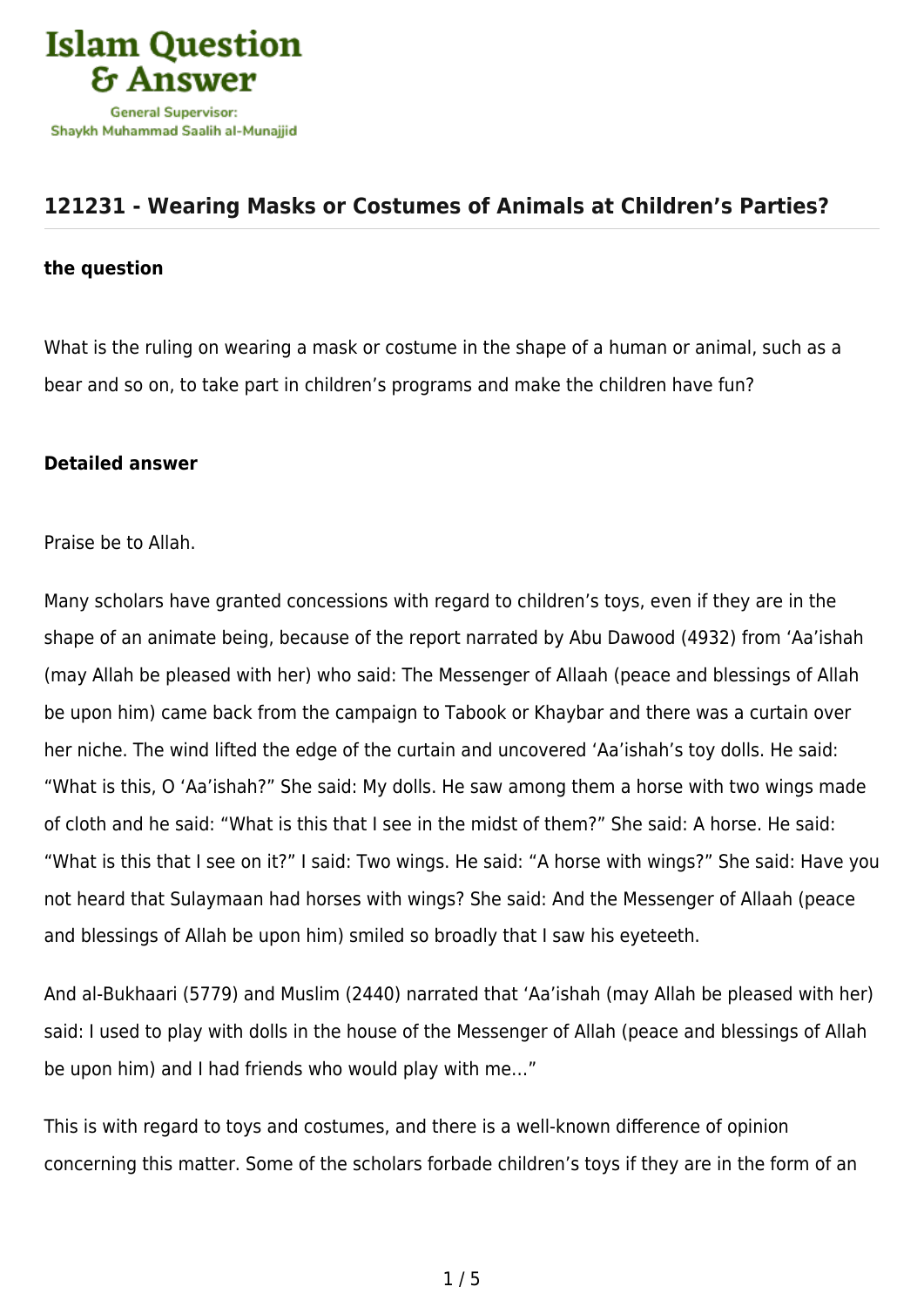

animal such as a lion or tiger and the like, and some granted a concession allowing that.

See: Ahkaam al-Tasweer fi'l-Fiqh al-Islami, p. 241-261; Fataawa Noor 'ala al-Darb by Shaykh Ibn 'Uthaymeen, tape no. 374, side A.

According to the view that costumes are permissible in general, if a person wears something that is made in the shape of a bear, for example, and he tries to imitate the way it moves and walks, this includes two things concerning which there are reservations: imitating animals and wearing an image or something on which there is an image.

Shaykh Ibn 'Uthaymeen (may Allah have mercy on him) said concerning contact lenses:

If they resemble an animal's eyes, such as those look like the eyes of a cat or a rabbit or any other animal, that is not permissible, because resembling animals is not mentioned in the Qur'aan and Sunnah except in the context of blame. Allah says (interpretation of the meaning):

"And recite (O Muhammad صلى الله عليه وسلم) to them the story of him to whom We gave Our Ayaat (proofs, evidences, verses, lessons, signs, revelations, etc.), but he threw them away; so Shaytaan (Satan) followed him up, and he became of those who went astray.

And had We willed, We would surely, have elevated him therewith, but he clung to the earth and followed his own vain desire. So his parable is the parable of a dog: if you drive him away, he lolls his tongue out, or if you leave him alone, he (still) lolls his tongue out. Such is the parable of the people who reject Our Ayaat (proofs, evidences, verses, lessons, signs, revelations, etc.). So relate the stories, perhaps they may reflect.

Evil is the parable of the people who rejected Our Ayaat (proofs, evidences, verses and signs, etc.), and used to wrong their ownselves"

[al-A 'raaf 7:175-177].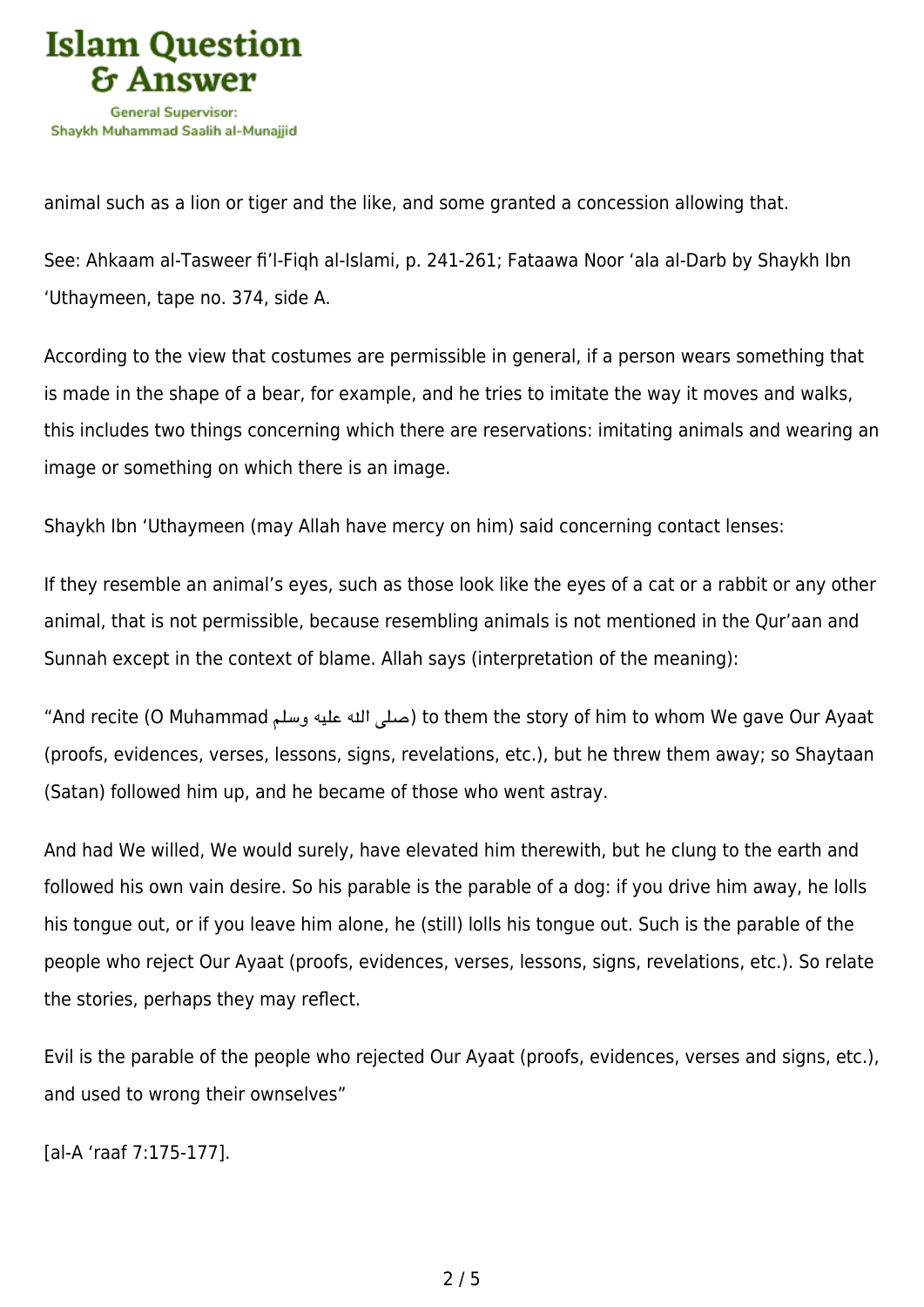

And He says (interpretation of the meaning):

"The likeness of those who were entrusted with the (obligation of the) Tawraat (Torah) (i.e. to obey its commandments and to practise its laws), but who subsequently failed in those (obligations), is as the likeness of a donkey which carries huge burdens of books (but understands nothing from them). How bad is the example of people who deny the Ayaat (proofs, evidences, verses, signs, revelations, etc.) of Allaah. And Allaah guides not the people who are Zaalimoon (polytheists, wrongdoers, disbelievers)"

[al-Jumu 'ah 62:5].

And the Prophet (blessings and peace of Allah be upon him) said: "The one who takes back his gift is like the dog that vomits, then returns to its vomit." And he said: "The bad likeness is not for us." And he (blessings and peace of Allah be upon him) said: "The one who speaks on Friday when the imam is delivering the khutbah is like a donkey that carries books."

End quote from Fataawa Noor 'ala al-Darb.

See also Majmoo' al-Fataawa by Shaykh al-Islam Ibn Taymiyah (32/256-260), where there is a detailed fatwa about the prohibition on resembling animals or imitating their movements or sounds.

Shaykh Dr. Ahmad ibn Muhammad al-Khudayri, a member of the Faculty of Imam Muhammad ibn Sa'ood Islamic University (may Allah preserve him) was asked:

We are a group who work in children's theatre and we offer useful programs in the park or in a theatre for children, where children and their parents come to watch us. We segregate men from women and the children sit in the chairs at the front. Some of the young people wear costumes in the form of a fox or bear or cucumber or orange. Our question is: is acting and wearing these costumes permissible?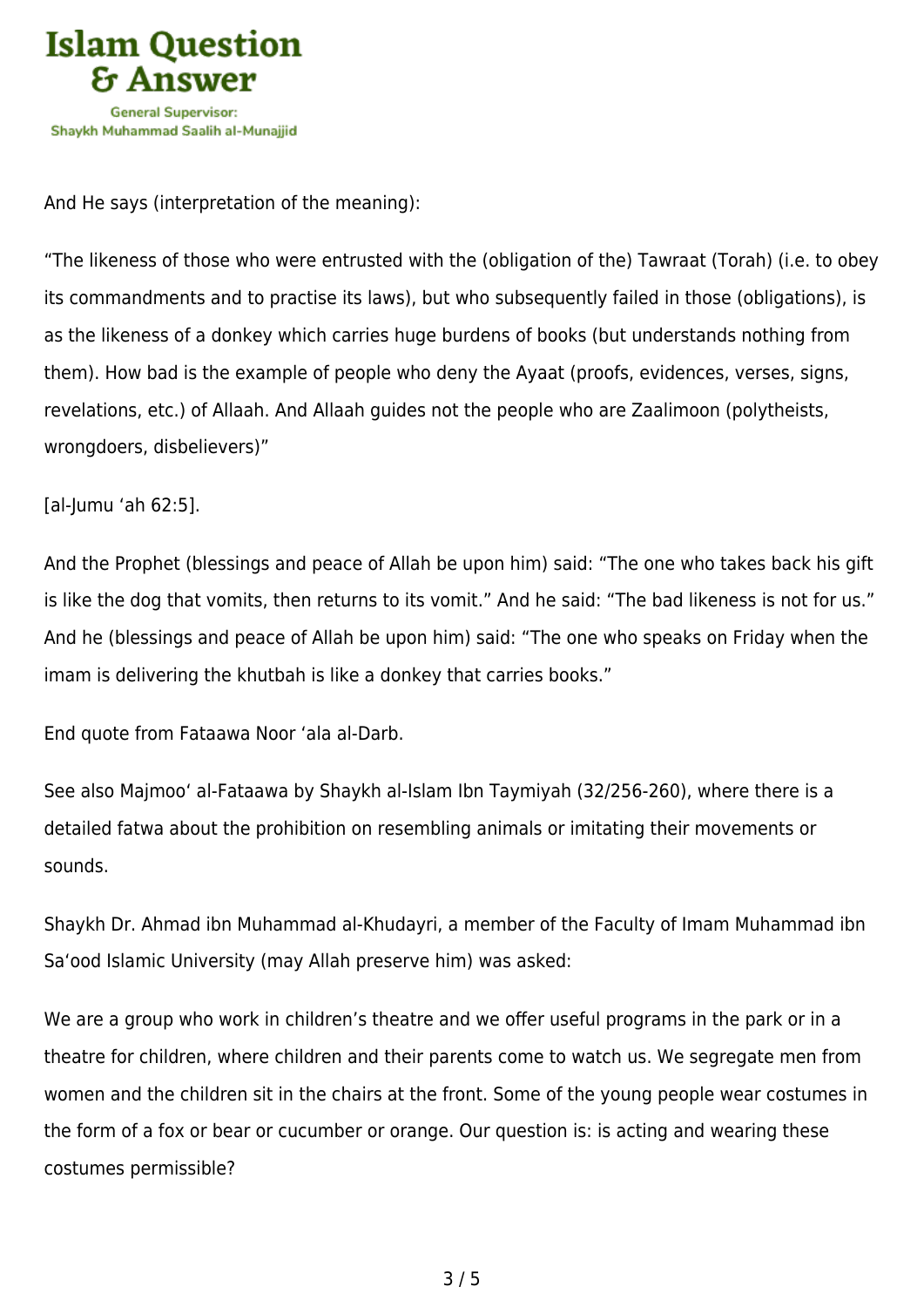

Shavkh Muhammad Saalih al-Munaiiid

He replied: If what you are offering in the theatre is a useful program aimed at benefiting children, and there is no mixing between men and women in that place, then there is nothing wrong with this action. But resembling animals is not something appropriate for the Muslim to do, because it is humiliating a soul that Allah has honoured with reason, and resembling animals is not mentioned in the Qur'aan or Sunnah except in the context of blame. If the costume of this animal is threedimensional, it is not permissible because it comes under the heading of making images, which is forbidden in the texts. As for costumes resembling inanimate objects, there is nothing wrong with wearing them and using them.

From the Islam Today website.

It is not permissible to wear anything on which there is an image of an animal or human.

It says in Mataalib Ooli'l-Nuha (1/353):

It is haram (impermissible) for both males and females to wear anything on which there is an image of an animal, because of the hadeeth of Abu Talhah who said: I heard the Messenger of Allah (blessings and peace of Allah be upon him) say: "The angels do not enter a house in which there is an image or a dog." (Agreed upon)

Shaykh Ibn 'Uthaymeen (may Allah have mercy on him) was asked about the ruling on wearing clothes on which there is an image of an animal or human. He replied: It is not permissible for a person to wear a garment on which there is an image of an animal or a human. It is also not permissible for him to wear a headcover or the like on which there is an image of a human or an animal, because it is proven that the Prophet (blessings and peace of Allah be upon him) said: "The angels do not enter a house in which there is an image." End quote.

What appears to be the case is that wearing something that is made in the shape of an animal is more contrary to sharee'ah than wearing regular clothes like shirts and so on, on which there is